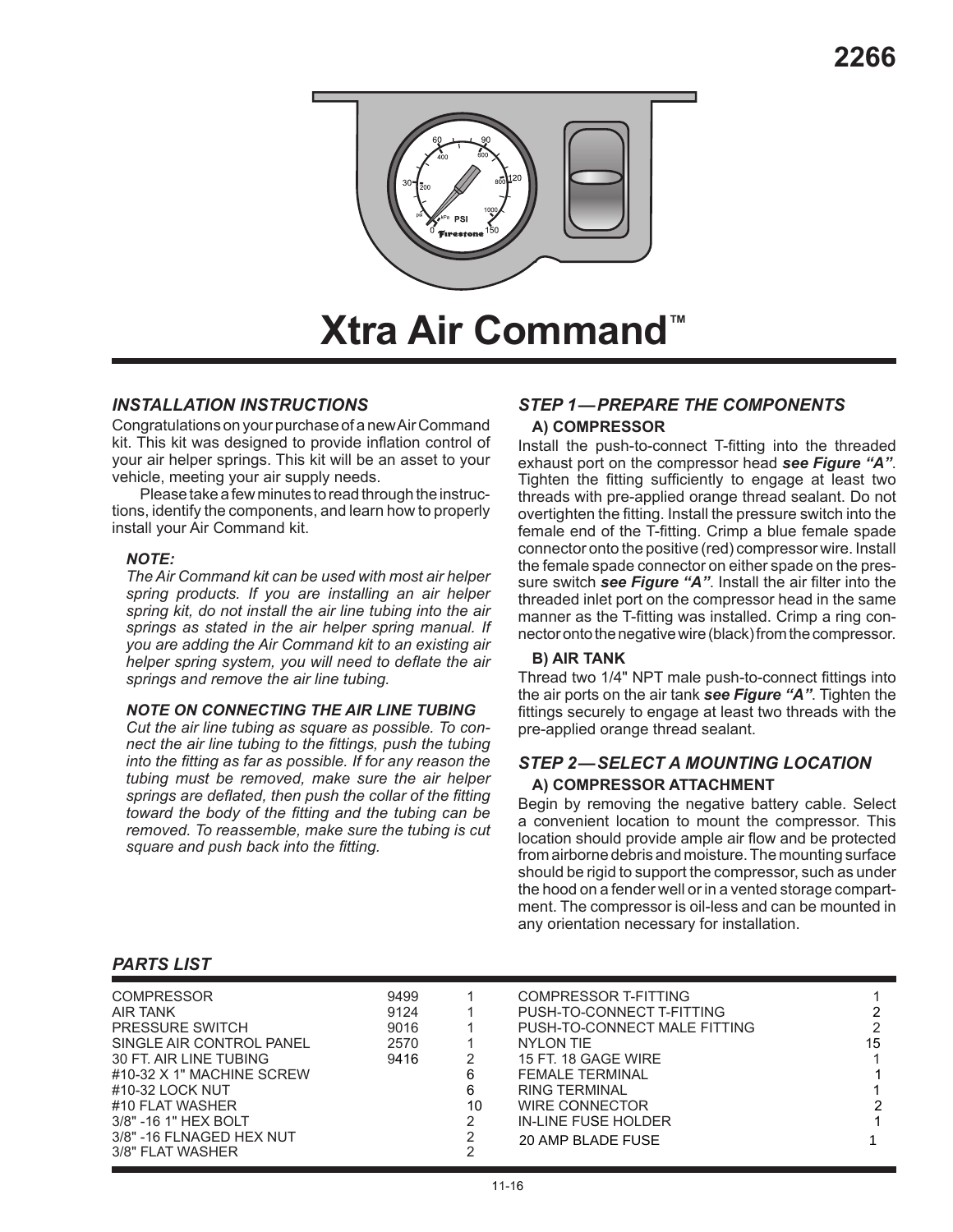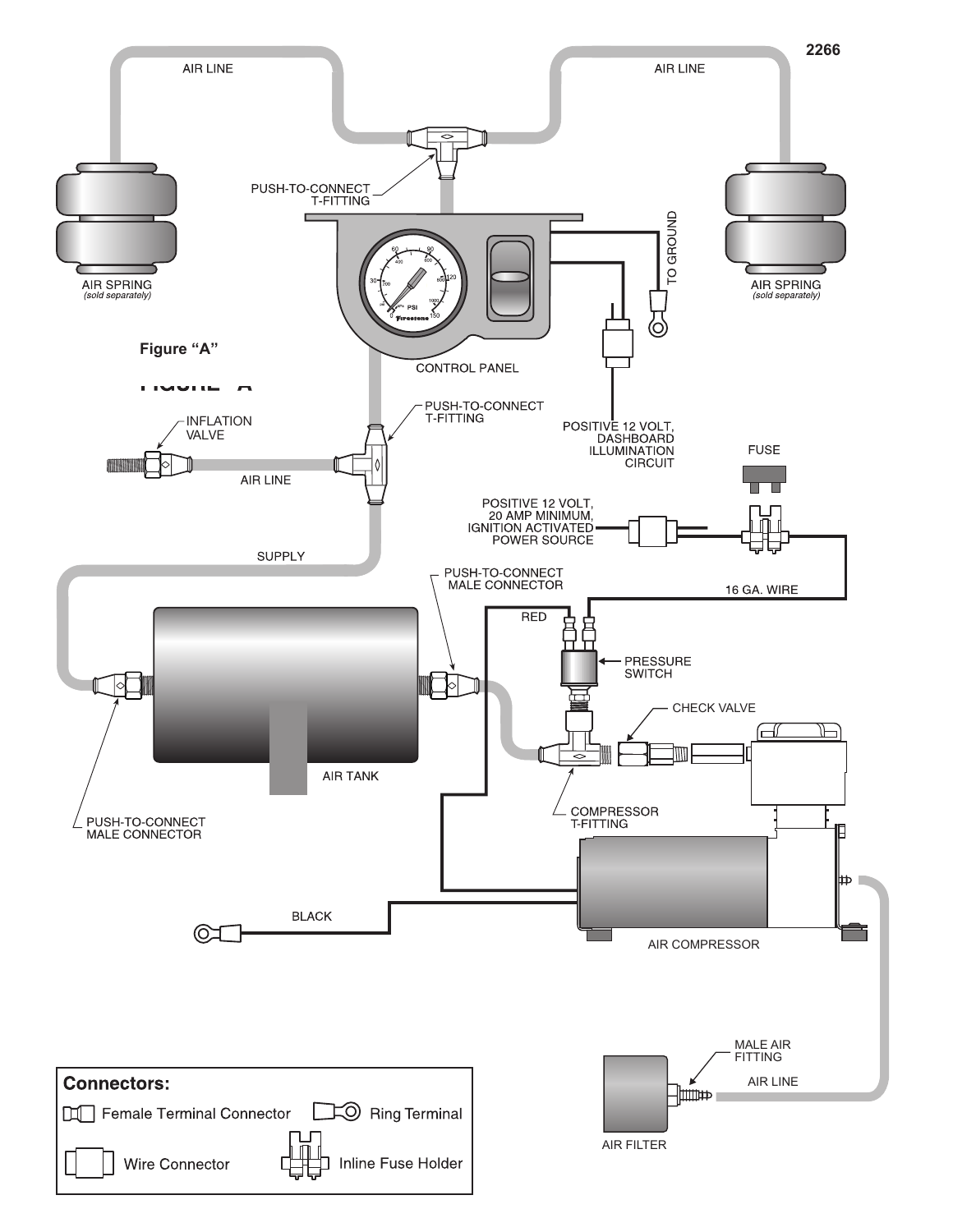Using the compressor as a template and a center punch, mark and drill four 3/16" holes in the mounting surface. Any burrs in the holes should be removed to prevent damage to the rubber isolators. Mount the compressor using the supplied 10 -32 x 1" machine screws, 10 -32 lock nuts, and 3/16" washers *see Figure "B"*. Maximum vibration isolation can be achieved by properly mounting the compressor. The machine screw and nut should be tightened only enough to bottom-out the brass insert *see Figure "B"*. **DO NOT OVERTIGHTEN.** Overtightening will crush the brass insert and the rubber isolator, thereby reducing vibration isolation. Attach the ring terminal on the negative wire to a suitable ground source on the vehicle.

#### **B) AIR TANK ATTACHMENT**

Select a location to mount the air tank. This should be in a protected location to prevent damage from rocks or airborne debris. Mark and drill two 7/16" holes 2-1/2" apart to match the holes on the air tank brackets. Bolt the air tank in place using the 3/8" -16 x 1-1/2" hex bolts with the 3/8" -16 flanged hex nuts and 3/8" washers provided. Ensure that the installation allows unrestricted access to the air ports on the tank.

#### **C) CONTROL PANEL ATTACHMENT**

Select a mounting surface for the control panel under the dashboard of your vehicle or other protected location. Using the control panel as a template, center mark the mounting holes on the dashboard. Drill a 3/16" hole on each center mark *see Figure "D"*. Do not attach the control panel to the dashboard at this time.

## *STEP 3— ROUTE THE AIR LINE*

#### **A) AIR TANK AND COMPRESSOR TO CONTROL PANEL**

Cut a piece of air line tubing that will reach from the control panel to the air tank. Insert the end of the air line tubing into the port marked "IN" on the back of the control panel. Route the air line to the air tank *see Figures "A" & "C"*. It may be necessary to drill a hole in the firewall to route the air line. Make sure that the air line tubing is protected from sharp edges. A rubber grommet may be installed in the hole in the firewall to protect the tubing from chafing. Insert the other end of the tub-connect fitting on the air tank *see Figure "A"*. Secure the tubing to the vehicle with the provided nylon ties.

#### **B) CONTROL PANEL TO AIR SPRINGS**

Cut two lengths of air line tubing that will reach from the gauge panel to each of the air helper springs. Route the air line so that the left paddle switch controls the left air spring and the right paddle switch controls the right air spring. It may be necessary to drill a hole in the firewall to allow the air line tubing to reach the rear of the vehicle. Ensure that the air line tubing is protected from sharp edges. Before installing the tubing to the gauge panel, soak one end of the tubing (1") in hot water for a few minutes to soften the tubing. Slide the tubing onto the barbed fitting on the back of the gauge panel as far as possible. Do not use pliers to work the air line onto the barbed fitting, as the tubing may be damaged.

Install the other end of the air line tubing into the push-to-connect fitting on the air spring *see Figure "A"*. Insert the tubing as far as possible into the fitting. Route the tubing to avoid sharp edges and direct heat from the exhaust system. Secure the tubing to the vehicle with the nylon ties provided.

# *STEP 4— ROUTE THE ELECTRICAL WIRE*

*All necessary electrical wire and connectors have been included with this kit. Review the electrical schematic before beginning installation see Figure "A".*

Secure the ring terminal to a grounded component of the chassis. Route a length of wire from the pressure switch to a positive 12 Volt, 20 Amp minimum, ignition activated power source on the vehicle. Cut a length of 16 gage wire from the 15' length included with this kit. Crimp a blue female spade connector on to one end of the 16 gage length of wire. Install the female spade connector over the remaining spade on the pressure switch. Connect the opposite end of the pressure switch wire to the 12 Volt power wire using a wire connector. Slide the wire